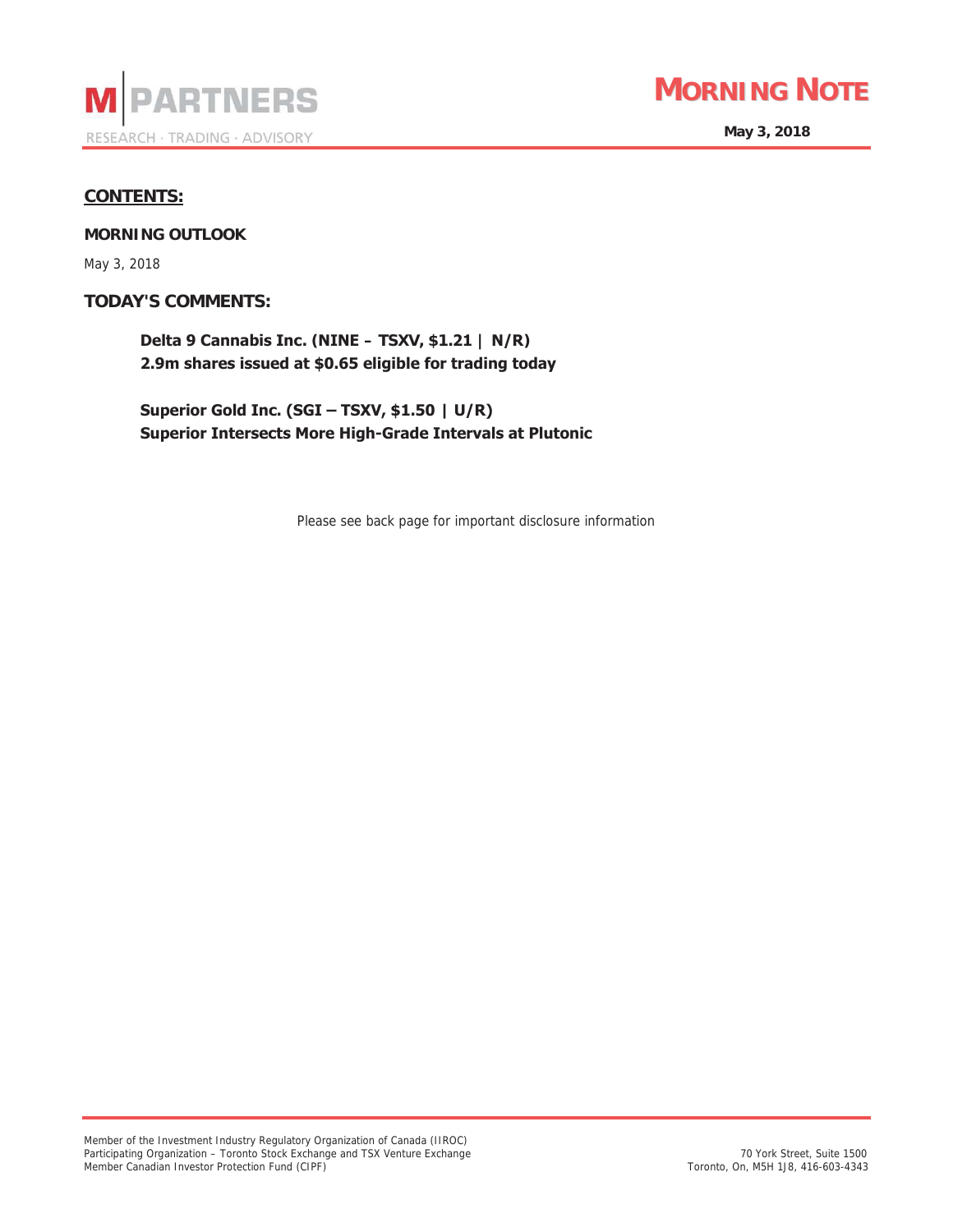

# **News FLASH**

### **Delta 9 Cannabis Inc. (TSXV: NINE \$1.21)**

#### **2.9 m shares issued at \$0.65 eligible for trading today**

|                                                | <b>TSXV: NINE</b> |
|------------------------------------------------|-------------------|
| (Currency is CAD\$ unless noted otherwise)     |                   |
| Last Price                                     | \$1.21            |
| 52 Week High                                   | \$4.00            |
| 52 Week Low                                    | \$1.15            |
| <b>MARKET INFO</b>                             |                   |
| Market Cap (\$MM)                              | \$95              |
| Enterprise Value (\$MM)                        | \$95              |
| Shares Outstanding (MM)                        | 79.036            |
| FYE: DEC 31                                    | 2017A             |
| Revenue (\$MM)                                 | \$0.944           |
| <b>Gross Margin</b>                            | 46.9%             |
| EBITDA (\$MM)                                  | $-$2.6$           |
| <b>EBITDA Margin</b>                           | <b>NM</b>         |
| CASH                                           | \$23.5            |
| <b>VALUATION</b>                               | 2020E             |
| EV/EBITDA                                      | 5.6x              |
| <b>RELATIVE VALUATION EV/EBITDA</b>            | 2020E             |
| Canopy Growth                                  | 29.3x             |
| Hiku                                           | 5.6x              |
| Cronos                                         | 16.4x             |
| Aphria                                         | 8.5x              |
| Aurora                                         | 17.5x             |
| Emblem                                         | 5.1x              |
| Average (ex outliers)                          | 13.8x             |
| <b>DISCLOSURE CODE:</b>                        | $\overline{2}$    |
| (Please refer to the applicable disclosures)   |                   |
| Source: M Partners, Company Reports, CapitallQ |                   |
|                                                |                   |

We anticipate further weakness in NINE today as 2.9m shares of restricted stock becomes freely tradeable. NINE has been facing selling pressure as early stock has come out over the past few months (March 3<sup>rd</sup>, 2018 & November 3<sup>rd</sup> 2017) and at this level we feel that the upside warrants a revisit. In addition to its valuable retail license and 20,000 kg's of annual production capacity, NINE has been making progress in marketing its proprietary grow pod methodology to other producers.

The province of Manitoba has laid out a plan for the opening of 40 retail cannabis locations by four approved operators. As one of the four approved retailers, NINE (in a 50/50 JV with Canopy Growth) anticipates opening cannabis retail stores across the province – the first two in Winnipeg, followed by Brandon, and Thompson. We estimate that at an average \$5M in revenue per store NINE's initial four retail stores will generate \$20M in the first full year of operations (2020). NINE's fully funded production expansion is underway and we expect 20,000 kg's annually by 2020. At our anticipated wholesale price of \$3000/kg, we estimate \$60m in notional wholesale revenue. For the purposes this summary valuation, we assume a \$7.50 retail sale price per gram equivalent at retail. Accordingly, we expect NINE's \$20m of retail operations to consume 2,500 kg's of their own production with the remainder going to the established medical and other third party retail channels. At full retail margin and transfer pricing at cost, retail should generate \$10 m in EBITDA (50% or \$5m attributable to NINE). We expect \$1 per gram in wholesale EBITDA on the remainder 17,500 kg's in 2020 or \$17.5m for a combined EBITDA of \$22.5m. At the current market cap, NINE is trading under 4.5x 2020 EBITDA. We maintain that a more appropriate multiple is up towards 10x and reiterate that the retail license is a scarce commodity and the EBITDA generated from this side of the business should carry a higher multiple.

**Cost Per Gram:** Delta Nine reports current all-in cost per gram to be \$2.25 and is expected to decline to approximately \$1.25 as they continue to ramp up pod production and automate their proprietary growing process. Individual Pod construction costs have also decreased by 30%, due to construction efficiencies, renegotiated material contracts and streamlining of the construction process.

Analyst: Damian Karp 416.603.7381 ext. 249 Dkarp@mpartners.ca

Disclosure Code: None